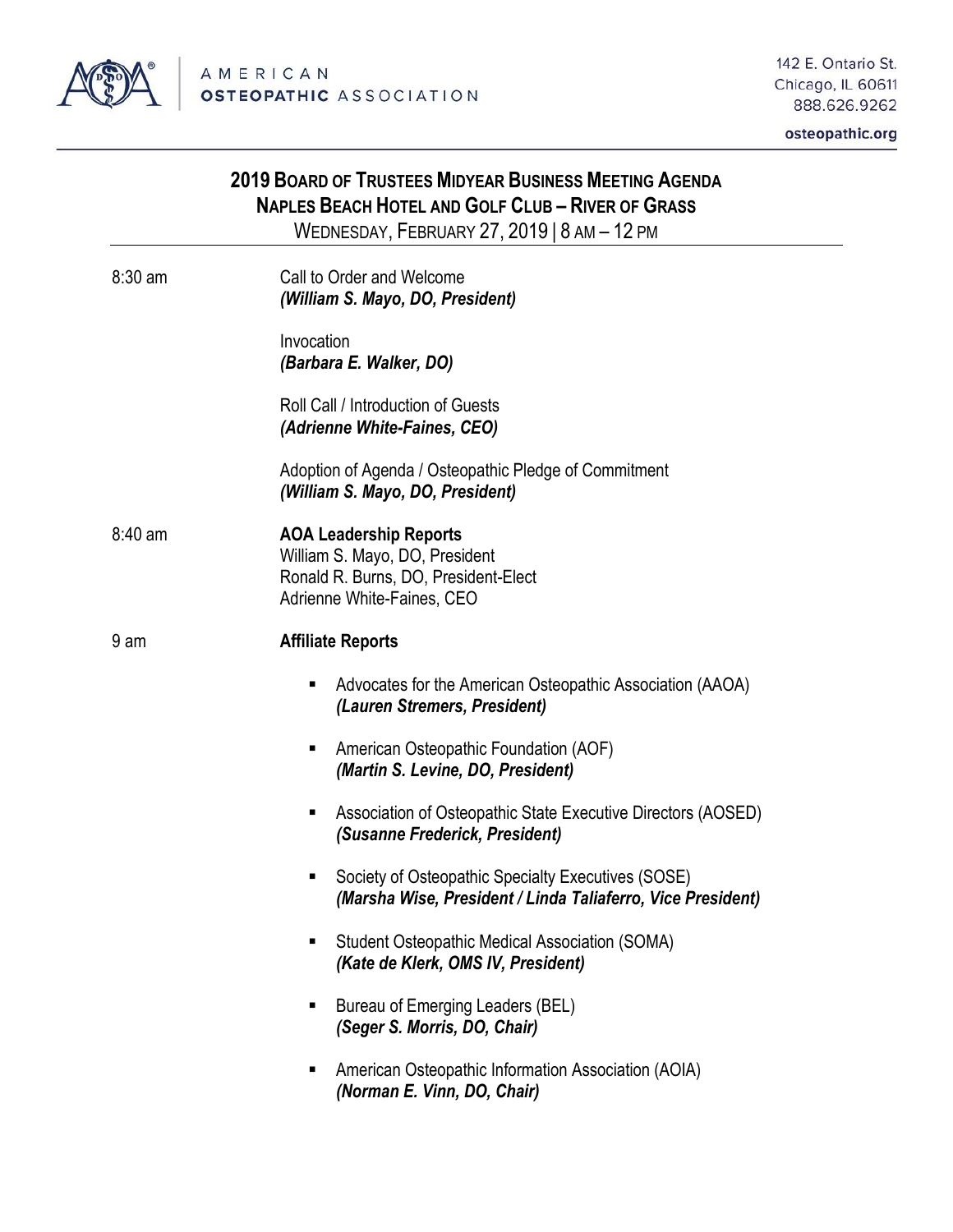

## osteopathic.org

## **Wednesday, February 27, 2019** *(continued)*

| 2 pm               | Reference Committee - Committee of the Whole                                                                                                                                                                                                                        |
|--------------------|---------------------------------------------------------------------------------------------------------------------------------------------------------------------------------------------------------------------------------------------------------------------|
| 1 pm               | Accreditation Council for Medical Education (ACCME) Update<br>(Robert G.G. Piccinini, DO, Chair, Department of Education /<br>Kenya McRae, Vice President of Research and Development)                                                                              |
| $12:45 \text{ pm}$ | <b>COCA Update</b><br>(Brian Kim, Vice President of Accreditation)                                                                                                                                                                                                  |
| 12:30 pm           | <b>Media Strategy Update</b><br>(Charlie Simpson, Chief Communications Officer /<br><b>Sheridan Chaney, Vice President of Communications)</b>                                                                                                                       |
|                    | <b>Key Strategic Initiatives (continued)</b>                                                                                                                                                                                                                        |
| $11:30$ am         | <b>Midyear Lunch</b>                                                                                                                                                                                                                                                |
| 10:45 am           | <b>Single Accreditation System Update</b><br>(Boyd R. Buser, DO)                                                                                                                                                                                                    |
| $10:30$ am         | <b>Public Policy Update</b><br>(David Pugach, Senior Vice President of Public Policy)                                                                                                                                                                               |
| $10:15$ am         | <b>Certification Board Services Update</b><br>(J. Michael Wieting, DO, Chair, Bureau of Osteopathic Specialists /<br>Maria Incrocci, AVP of Certifying Board Services / Mark A. Baker, DO,<br><b>Chair, Board of Trustees Certifying Board Services Task Force)</b> |
|                    | <b>Key Strategic Initiatives</b>                                                                                                                                                                                                                                    |
| $10 - 10:15$ am    | <b>Break</b>                                                                                                                                                                                                                                                        |
|                    | American Association of Colleges of Osteopathic Medicine (AACOM)<br>(Stephen C. Shannon, DO, President and CEO)                                                                                                                                                     |
|                    | National Board of Osteopathic Medical Examiners (NBOME)<br>٠<br>(Dana C. Shaffer, DO, Board Chair / John R. Gimpel, DO, President<br>and CEO)                                                                                                                       |
|                    | American Association of Osteopathic Examiners (AAOE)<br>(Barbara E. Walker, DO, President)                                                                                                                                                                          |

*On behalf of the 2018-2019 American Osteopathic Association Board of Trustees, please join us at 6 pm on the Watkins Lawn (Beachside) this evening for the Mardi Gras Themed 2019 Midyear Dinner Event. All are welcome!*